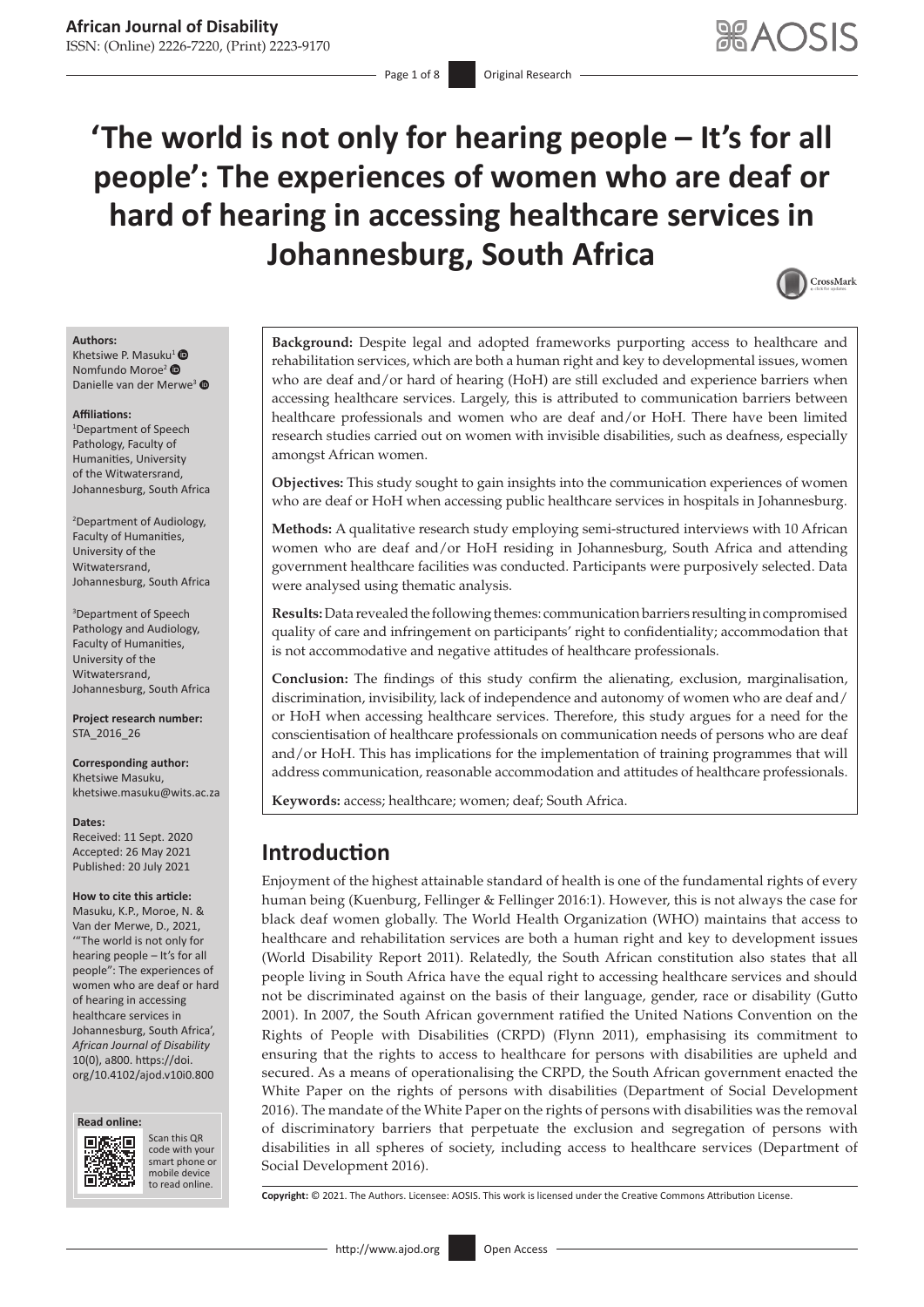## **Access to health care**

The South African Department of Public Service Administration (2009) defined access as all people having equal opportunities and availability of services or products from which they can benefit, regardless of their social class, ethnicity, background or physical disabilities. The concept of 'access' is strongly tied to the concept of human rights (South African Department of Public Service Administration 2009). South African Department of Public Service Administration (2009) further stated that accessibility also speaks to physical aspects of being able to access resources from public facilities or being able to work in public facilities without experiencing any barriers regardless of mobility and sensory impairments. Different authors have presented different dimensions of access, for example, Penchansky and Thomas (1981) posited that access is optimised when the following dimensions are accounted for: accessibility, availability, acceptability, affordability and accommodation. Peters et al. (2008), however, argued that in order for access to be achieved, availability, acceptability, geographical accessibility and financial accessibility need to be considered. According to the Department of Public Service (2009), access is defined according to the following aspects: availability which relates to access to the physical environment, affordability which is economic access, and acceptability which relates to sociocultural access of services that meet a minimum standard equality. Whilst there are numerous definitions of access to healthcare, there is consensus that access to healthcare encompasses the availability of services at the particular time they are needed.

Healthcare is not easily accessible to the majority of South Africans, and legislation does not guarantee that human rights will be upheld (Meyer 2010). In order to substantiate this argument, Meyer (2010) highlighted the inequalities in the service delivery between public and private healthcare facilities. Pieterse (2014) also attested that the majority of the South African population is subjected to an overburdened, understaffed, underequipped and under-resourced public healthcare system.

Despite all the policies and legislation implemented to address these challenges, access to healthcare services for marginalised and vulnerable groups remains a challenge, particularly for persons with disabilities in developing countries (Eide et al. 2015; Vergunst 2016; World Disability Report 2011). Both internationally and locally, there is a plethora of literature documenting barriers to accessing healthcare experienced by persons with disabilities, specifically in the low- and middle-income countries (LMIC) (Ali et al. 2013; Eide et al. 2015; Harris et al. 2020; Varela et al. 2019; Vergunst 2016; Vergunst et al. 2015; Vergunst et al. 2017). These barriers include poor staffing (Masuku 2020), inadequate training of healthcare professionals (World Disability Report 2011), lack of budgets for provision and maintenance of assistive devices (Matter & Eide 2018), transportation challenges and costs (Gudlavalleti et al. 2014; Masuku 2020; Syed, Gerber & Sherp 2013), negative attitudes of healthcare professionals (Masuku 2020; Moroe 2014; Vergunst 2016; World Disability Report 2011), physical access (Vergunst et al. 2015), communication barriers (Kritzinger et al. 2014; Masuku 2019; Moroe & De Andrade 2018a, 2018b) and gender inequalities (Evans et al. 2001; Groener 2013).

The challenges of accessing healthcare services are exacerbated, particularly for women living in patriarchal societies (Howell, Chalklen & Alberts 2006; Shastri 2014; Smith, Braunack-Mayer & Wittert 2006; Verdonk, Mans & Lagro-Janssen 2006), and further compounded in women who are deaf. Ubido, Huntington and Warburton (2002) lamented that women who are deaf do not have an equal access to healthcare services because of a variety of barriers, which are not only on the basis of their gender and disability but also on the basis of language oppression. The source of these challenges is rooted on 'acceptability', which relates to socio-cultural access of services that meet a minimum standard equality, what Kritzinger (2011) terms the 'attitude' of healthcare professionals and the hearing community. Deaf women face communication barriers when interacting with hearing healthcare professionals, which, in turn, results in inadequate service delivery and poor access to much needed services.

## **Deafness in South Africa**

Historically, people who are deaf have been marginalised and discriminated against both internationally and locally (Tye-Murray 2009). One of the reasons for this marginalisation potentially stems from the fact that deafness in itself is an invisible disability (Tye-Murray 2009). Hence, it is often silenced, unrecognised, ignored and even forgotten by the hearing community (McDougall 2006; Purcell 2014). Power and Leigh (2003) and Napier (2002) argued that deafness is primarily a 'communication disability', meaning if deaf people were provided access to information and means to communicate with the hearing community, they would not be regarded as having a disability. Despite the many studies lobbying for the formalisation of South African Sign Language (SASL) and interpreting services for deaf people in South Africa (Aarons & Akach 2002; Beukes 2009; Glaser & Van Pletzen 2012; Moroe 2014; Reagan 2008; Selzer 2010), sign language is not yet afforded the same status as other languages spoken locally (Morgan, Glazer & Magongwa 2016). According to Magongwa, approximately 500 000 deaf people use sign language in South Africa. Haricharan et al. (2013) argued that the rights of South Africans who are deaf are violated when their communication needs, including the need for a professional SASL interpreter, are neglected. Because of the unavailability of healthcare professionals who are able to communicate in SASL and qualified SASL interpreters, deaf people cannot exercise their independence in accessing healthcare services, and consequently, they are left to depend on their family members or people waiting in the queue to help them (Heap & Morgan 2006).

Aarons and Akach (2002) acknowledged that in South Africa, deaf women are a minority and are marginalised, with black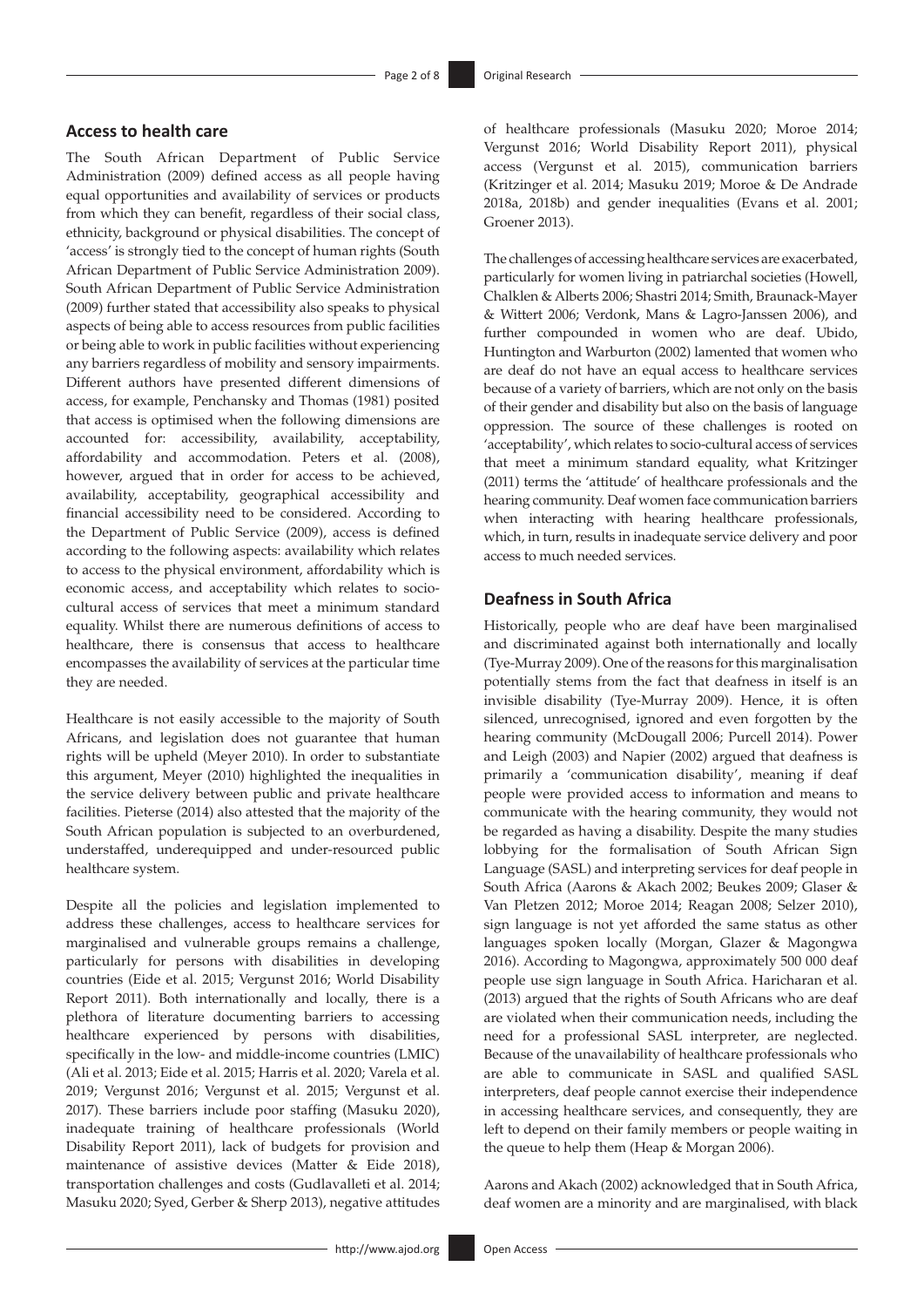women being the most marginalised of all. Currently, there are a dearth of studies that have been carried out on the experiences of South African deaf women to access healthcare services. Reportedly, persons with disabilities in South Africa generally lack access to or knowledge of basic health and social services (Barratt 2007). Globally, research studies have focused primarily on 'first world' contexts rather than on deaf women in underprivileged communities.

In fact, there is a plethora of literature documenting the experiences of persons with disabilities; however, there are a dearth of studies on the experiences of black deaf women in accessing healthcare services amongst other things. Chapple (2019) aptly lamented that black deaf women are largely understudied, and their voice is almost invisible in all areas of scholarship. This author premises that when talking about the lived experiences of black deaf women, fundamentally, intersectionality plays a significant role, in that, intersectionality brings to the fore the ways marginalised identities interact to shape multiple dimensions of personhood and social location. For marginalised groups, intersecting identities are realised in terms of race, gender, class, sexuality and disability, and often, these manifest simultaneously (Chapple 2019). In the case of deaf women, three identities are at play-race, gender and disability. Deafness crosses the barriers of gender, ethnicity, age, and economic status (Sporek 2014), thereby placing deaf women, more specifically black deaf women (Chapple 2019) at a risk for marginalisation. Consequently, Chapple (2019) asserted that in disability scholarships, black deaf women are often excluded, and when they are included, only one or two of the three identities are focused on.

Attesting to the exclusion of black deaf women in disability scholarship, in sub-Saharan Africa (SSA), there are a dearth of studies on the lived experiences of such women. A quick literature search on the inclusion of these women (assumed as not categorically expressed) revealed six studies, four of which have been conducted in South Africa. The first study by Ismail and Henderson (2014) investigated the experiences of social exclusion amongst young deaf adults, particularly their beliefs and perceptions of human immunodeficiency virus/acquired immune deficiency syndrome (HIV/AIDS). Primarily, this study focused on young deaf adults; however, there was a deliberate effort to include young deaf women, as out of 92 participants, 48 were female. The second study by Senne (2016) highlighted black deaf women's lived experiences of their constitutional rights in South Africa. In this study, Senne (2016) discussed intersectionality as denoting the ways in which race and gender interact to shape the multiple dimensions of Black women's employment experiences. True to the observations by Chapple (2019), Senne (2016) focused on two identities – race and gender. The last four studies by Gichane et al. (2017), Senayah et al. (2019), and Adigun and Mngomezulu (2020) addressed access to healthcare services for women, although Senayah and Kritzinger included males in their studies. Gichane et al. (2017) and Adigun and Mngomezulu (2020) documented pregnancy experiences of deaf women. Specifically, Gichane

et al. (2017) explored the utilisation of maternity services and pregnancy outcomes amongst deaf women in Cape Town, South Africa, whilst Adigun and Mngomezulu (2020) explored the experiences and satisfaction of pregnant deaf women with antenatal care in Nigeria. Senayah et al. (2019) focused on accessibility of healthcare services by young deaf adolescents in Ghana. Kritzinger et al. (2014) explored other factors that potentially hamper access to healthcare services for deaf people. Whilst these studies are not concerned with intersectionalities, save for the study Senne (2016), they, however, focused on the fundamental right – access to healthcare for women with disabilities. This is the focus of the current study, access to healthcare services for deaf women in Johannesburg, South Africa.

Even in these developed country contexts, there is still a call to provide better access to primary care for persons with deafness (Emond et al. 2015). Across the world, particularly in the developing country contexts, there is, therefore, a need for identifying the requirements of deaf women and commit to integrate their needs into primary health systems as proposed by Tomlinson et al. (2009). In the light of this need, this study, therefore, aimed at exploring the communication experiences of black deaf South African women accessing healthcare services at public healthcare institutions in Gauteng. As such, this study aims to answer the following question: what are the communication experiences of black deaf and/or HoH when accessing public healthcare services

# **Methodology**

This study sought to gain insights into the communication experiences of women who are deaf and/or HoH when accessing public healthcare services in hospitals in Johannesburg. In order to achieve this aim, a qualitative phenomenological research design was utilised to capture the lived experiences of a sample of these women. This is a qualitative research study that focuses on the insight, discovery and understanding from the participant's perspective (Merriam 2002) on a specific issue. A purposive sampling strategy was adopted because it allowed the researchers to collect a sample from a population who met the inclusion criteria of the study and were also accessible to the researcher (Burns & Grove 2009), thereby making it time and cost-effective (Yin 2016) and feasible for both the researcher and participants. For inclusion in this study, participants had to be women who are deaf or HoH, who use public healthcare services and who were between the ages of 22 years and 50 years at the time of the study. This age range was chosen based on the assumption that women of this age are generally mobile, and thus, able to attend public health care facilities, and that they are likely to have a good understanding of their needs and expectations in terms of healthcare (De Haan, Dennil & Vasuthevan 2005). Subsequently, a sample size of 10 participants was recruited (Table 1). Whilst this sample size may be considered small, Saini and Shlonsky (2012) stated that for qualitative interviews, this sample size is sufficient. Additionally, in this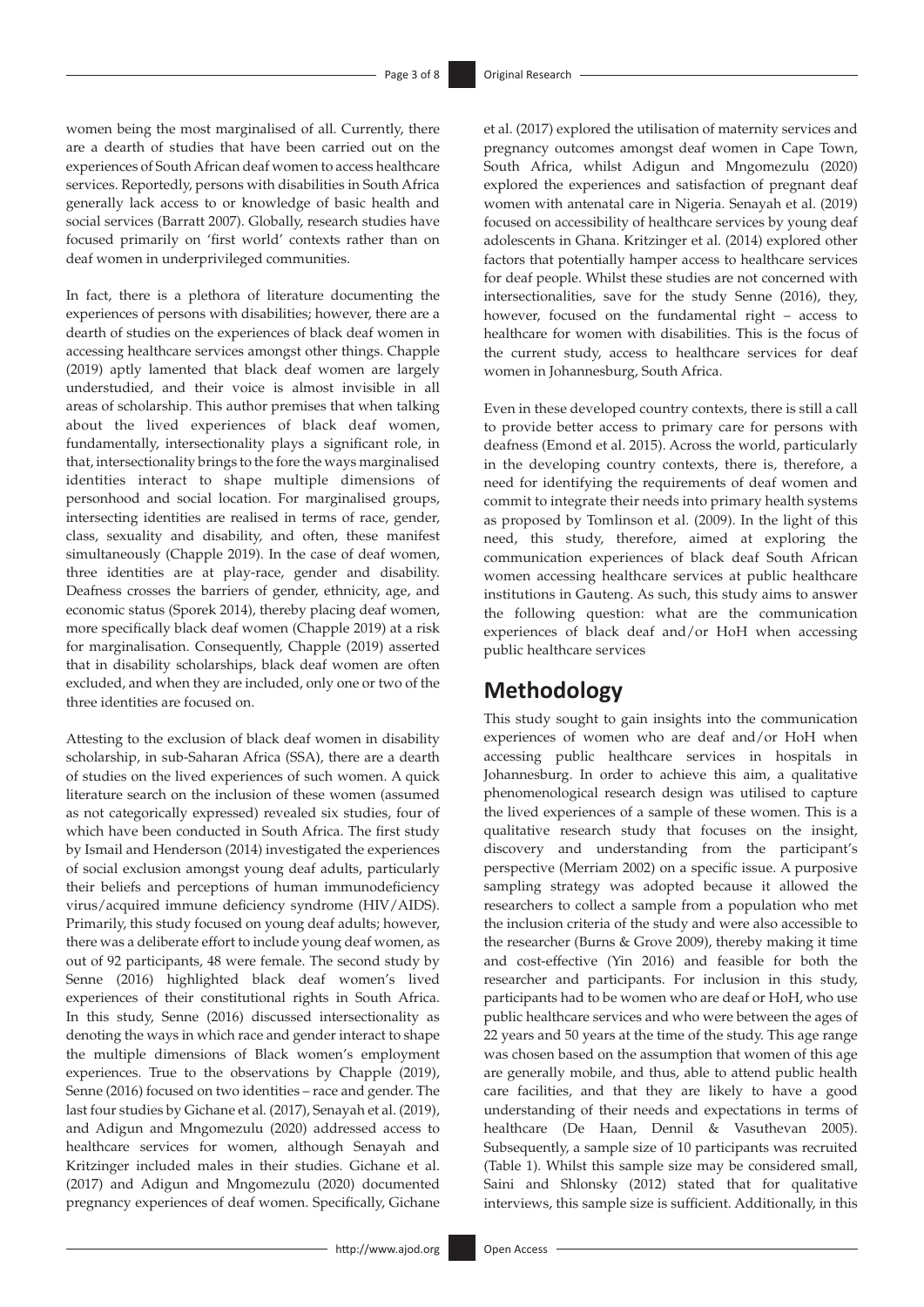study, saturation was obtained by Saunders et al. (2018). Therefore, after the ninth interview, there was no new information from participants.

Data were collected through one-on-one, semi-structured interviews to gather information from participants who met the inclusion criteria mentioned above, and who have personal experiences, attitudes, perceptions and beliefs related to the topic of interest – access to healthcare services for woman who are deaf and/or HoH (DeJonckheere & Vaughn 2019). The interview questions were developed by the researchers and were deductive in nature, as they were based on available studies on access to healthcare services. Interviews were conducted in English and SASL. The researcher was not fluent in SASL; therefore, services of two professional and registered SASL interpreters were enlisted. The first interpreter was available for one day only and conducted the first three interviews. Consequently, a second interpreter was recruited and conducted the remaining interviews. Taking into account that sign language is a visual language, as recommended by Tye-Murray (2009), the interviews were conducted where there was good lighting and away from background noise. For HoH participants, the researcher spoke naturally and clearly, and avoided covering her mouth whilst speaking. Additionally, the researcher ensured that the interviewer and interpreter were facing the participant at all times during the interview. Being cognisant of the importance of trustworthiness, although interpreting was performed by two different interpreters, these interpreters are professionals, meaning that they are aware of the rules governing their role as language brokers when interpreting. Furthermore, all the interviews were conducted by the same researcher who also followed the same procedural checklist, thereby, minimising the possibility of compromising the integrity of the data collection process as two interpreters were used.

Interviews were conducted at Deaf Federation of South Africa (DEAFSA) Gauteng Regional offices situated in the Johannesburg central business district. Deaf Federation of South Africa is a non-profitable organisation that acts as the national research, information and community action organisation on behalf of the Deaf community in South Africa. The individual interviews were conducted at the Director's office for confidentiality purposes. Thematic analysis was used to analyse the transcribed data, which involved iterative reading of data to identify patterns and themes emerging from the data (Braun & Clarke 2013). Iterative reading of data provides rich and multifaceted material that increases the rigour of the data (Wells 2007). Data were analysed using the steps recommended by Creswell (2012).

In order to ensure that the research tool generated appropriate findings, a pilot study was conducted, which is an initial, preliminary study conducted to analyse the feasibility of a study in order to improve the research design and refine aspects of the final study (Yin 2016). A pilot study was conducted with the first participant who met the inclusion criteria and consented to participate. This study yielded no modifications to interview questions, thereby deeming the study feasible and did not warranty any refinement. As this study had a small sample size, the pilot study findings were included in the main study. The inclusion of pilot studies in main studies is supported by Kim (2011), who maintains that in studies with small sample sizes, pilot studies may be included to augment the sample size of the main study. To address any bias or subjectivity in collecting, handling and analysing data obtained in this study, reflexivity and bracketing were applied. This was achieved by making use of a peer reviewer who assisted in reflecting on the interpretations and analysis of the data. Peer debriefing or reviewing entails having regular meetings with peers who are not part of the research study in order to identify the researcher's blind spots, information and results, which may have been missed by the researcher, and aspects of trustworthiness, which may have not been upheld accidentally (Flick 2009). Additionally, member checking was conducted after every interview to confirm that the interviewer captured the essence of what was said during the interview. Table 2 reflects the themes and subthemes that emerged from data collected from interviews with participants.

| Number of participants (10) | Race         | Age<br>(Years) | Level of education                          | Occupation                               | Deaf or hard of hearing and mode of<br>communication or language                  |
|-----------------------------|--------------|----------------|---------------------------------------------|------------------------------------------|-----------------------------------------------------------------------------------|
| Participant 1               | <b>Black</b> | 39             | University                                  | Director                                 | Deaf - using SASL                                                                 |
| Participant 2               | <b>Black</b> | 32             | University                                  | Clerk                                    | Deaf - using SASL                                                                 |
| Participant 3               | Mixed race   | 42             | College                                     | South African sign language teacher      | Deaf                                                                              |
| Participant 4               | <b>Black</b> | 29             | University                                  | Training to be a social auxiliary worker | Deaf - using SASL                                                                 |
| Participant 5               | <b>Black</b> | 22             | Grade 12                                    | Training to be a social auxiliary worker | Deaf, wears hearing aids - uses English, Zulu<br>and South African sign language. |
| Participant 6               | Indian       | 31             | Grade 10                                    | Unemployed                               | Deaf, uses speech reading and speech as well as<br>sign language.                 |
| Participant 7               | <b>Black</b> | 28             | Technical skills training in<br>high-school | Factory worker                           | Deaf - using SASL                                                                 |
| Participant 8               | <b>Black</b> | 32             | Grade 10                                    | Unemployed                               | Deaf - SASL                                                                       |
| Participant 9               | <b>Black</b> | 32             | Grade 8                                     | Shop attendant                           | Deaf - SASL                                                                       |
| Participant 10              | <b>Black</b> | 36             | University                                  | Bookkeeper                               | Deaf - SASL                                                                       |

SASL, South African Sign Language.

**TABLE 1: Participant profiles**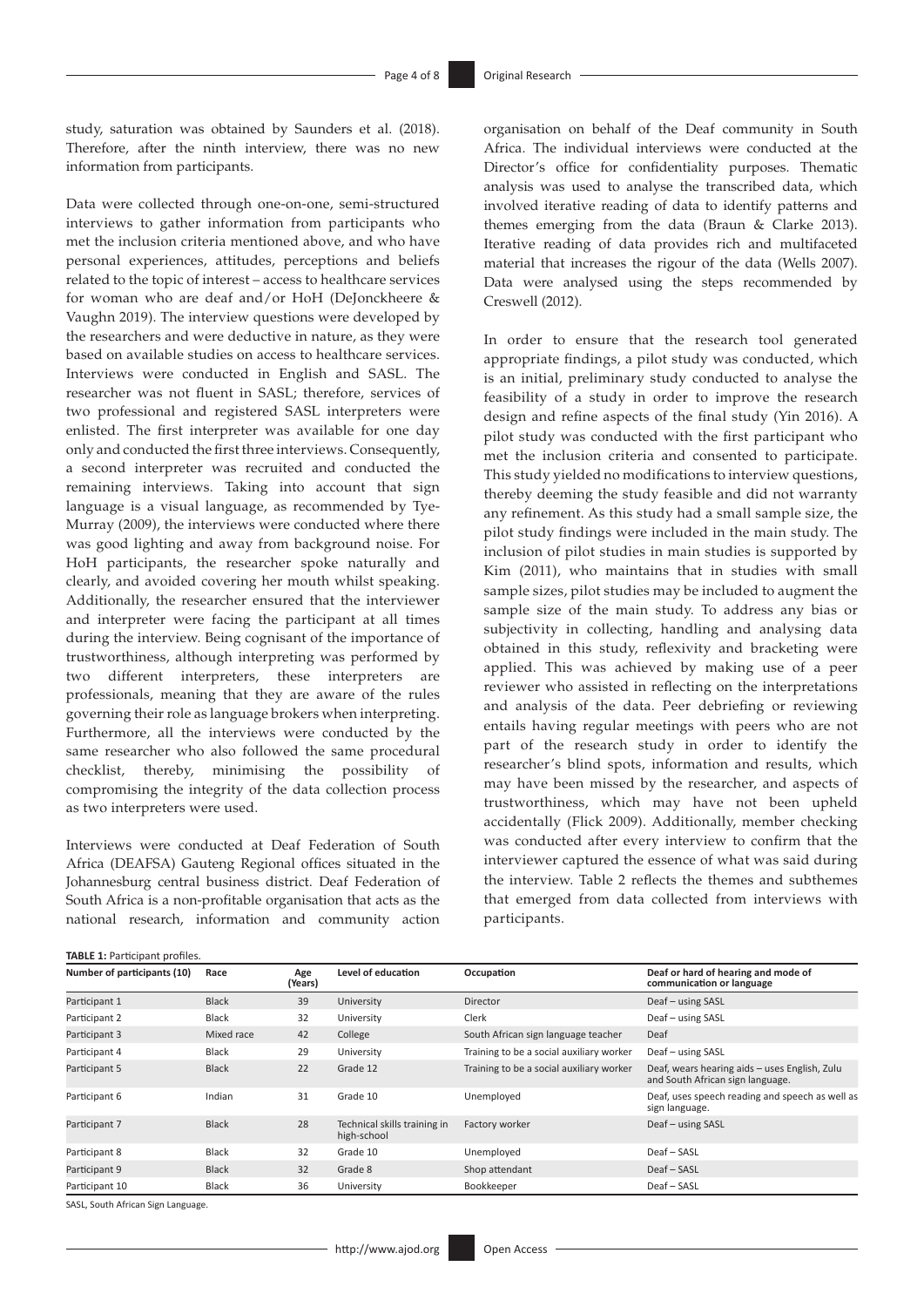#### **TABLE 2:** Themes and subthemes from interviews with participants.

| Themes                                               | <b>Subthemes</b>                                                                                         | <b>Excerpts from participants</b>                                                                                                                                                                                                                                                                                                                                                                                                                                                                                                                                                                                                               |  |  |
|------------------------------------------------------|----------------------------------------------------------------------------------------------------------|-------------------------------------------------------------------------------------------------------------------------------------------------------------------------------------------------------------------------------------------------------------------------------------------------------------------------------------------------------------------------------------------------------------------------------------------------------------------------------------------------------------------------------------------------------------------------------------------------------------------------------------------------|--|--|
|                                                      | Communication barriers Compromised quality of care                                                       | For HIV [human immunodeficiency virus] testing, there should be pre-counselling and then after-counselling<br>they get their results. But because the person is deaf, they can't advise them, so they just test them and send<br>them home. And what if it's positive? The Deaf woman may think it's a good thing, they may not understand<br>they have HIV  most deaf women die from HIV/AIDS [human immunodeficiency virus/acquired<br>immunodeficiency syndrome] because they have no knowledge because of the communication barrier'.<br>(Participant 3, teacher, 42 years old)                                                             |  |  |
|                                                      |                                                                                                          | 'For example, I try to explain that my stomach is aching, and they don't understand. There are different pains, it<br>could be a stomach-ache or there may be cramps or it's just aching as if something is pulling, like a "storm" pain<br>in your stomach, so there are different pains. So, if I just point out that my stomach is sore they don't really<br>know which type of pain. They just say "oh" and give me medication. So, I don't feel satisfied. I just leave and<br>take the medication and go home. They can't really help me  they don't understand. It's a problem'.<br>(Participant 7, factory worker, 28 years old)        |  |  |
|                                                      | Infringement on participants' right to<br>confidentiality                                                | 'No, I don't want one, no! The nurses and the doctors have to sign; I don't want an interpreter'. (Participant 4,<br>social auxiallary worker, 29 years old)                                                                                                                                                                                                                                                                                                                                                                                                                                                                                    |  |  |
|                                                      |                                                                                                          | 'Remember, deaf people also want confidentiality' the health worker or the doctor or nurse should know sign<br>language because it will be easier to communicate with a deaf person one-on-one, never a third person,<br>because with an interpreter now there's a third person, you never know, maybe there's no confidentiality and<br>sometimes deaf women's rights are violated because the interpreter is always there'. (Participant 2, clerk,<br>32 years old)                                                                                                                                                                           |  |  |
|                                                      |                                                                                                          | 'When I go to the doctor, it's very private there and I prefer to go alone. But because of the communication<br>barrier, there needs to be an interpreter there for communication, so we need more interpreters here in South<br>Africa  But the interpreter must be qualified; they must have a license  not just any interpreter from outside<br>who never learned interpreting. You need a professional interpreter  because some interpreters are not<br>professional, they don't have confidentiality. They should know the code of ethics  and know all of the rules<br>and then they can'. (Participant 7, factory worker, 28 years old) |  |  |
|                                                      | Communication barriers negatively<br>influenced participants' decisions to<br>access healthcare services | 'I am no longer visiting hospitals, I'm not happy about the service, so I'm fine, I'll just stay at home'. (Participant<br>5, training social auxiliary worker, 22 years old)                                                                                                                                                                                                                                                                                                                                                                                                                                                                   |  |  |
|                                                      |                                                                                                          | 'If there's no sign language they [health professionals] will never understand  I feel very discouraged about<br>that and discouraged to go and seek for healthcare services'. (Participant 2, clerk, 32 years old)                                                                                                                                                                                                                                                                                                                                                                                                                             |  |  |
| not accommodative                                    | Accommodation that is Lack of sign language skills amongst<br>healthcare professionals.                  | ' expect the nurses and doctors to respect deaf people and their culture and have a good attitude towards us<br>I expect them to learn some basic sign language, even if it's just "hello, how are you" I will be happy  they can<br>maybe even appoint a deaf person to teach them sign language'. (Participant 6, unemployed, 31 years old)                                                                                                                                                                                                                                                                                                   |  |  |
|                                                      |                                                                                                          | 'It's important that they [health care professionals] learn how to communicate with deaf people, the world is<br>not only for hearing people  it's for all people'. (Participant 9, shop attendent, 32 years old)                                                                                                                                                                                                                                                                                                                                                                                                                               |  |  |
|                                                      | Use of writing to foster communication.                                                                  | 'Even if I write sometimes there is a communication problem, even if I sign to the doctor  obviously there will<br>be a communication problem also. By writing and signing there is a communication barrier'. (Participant 1,<br>director, 39 years old)                                                                                                                                                                                                                                                                                                                                                                                        |  |  |
|                                                      |                                                                                                          | 'They just want us to write it down. For me this is okay, I can write and read, but other deaf people can't read or<br>write so how will they communicate and access help?' (Participant 4, social auxiliary worker, 29 years old)                                                                                                                                                                                                                                                                                                                                                                                                              |  |  |
|                                                      | The use of lip reading to foster<br>communication                                                        | '[ T]hey just talk to me and that is silly, it is a silly thing, they will keep on talking and I can't hear  I am deaf.<br>They want me to lip read'. (Participant 7, factory worker, 28 years old)                                                                                                                                                                                                                                                                                                                                                                                                                                             |  |  |
|                                                      |                                                                                                          | 'Some of them [nurses] force you to talk, they say "look at my lips, you can lip read mos!" so it's very bad'.<br>(Participant 10, bookkeeper, 36 years old)                                                                                                                                                                                                                                                                                                                                                                                                                                                                                    |  |  |
|                                                      | Current accommodations are<br>discriminatory.                                                            | I deserve fair treatment, the same as hearing people, because now when hearing people communicate, they<br>don't have to write! So why should I write? And I'm not even good at English, so why should I?.' (Participant 10,<br>bookkeeper, 36 years old)                                                                                                                                                                                                                                                                                                                                                                                       |  |  |
|                                                      |                                                                                                          | 'Hearing people have little challenges. They don't experience the same challenges as deaf people. For deaf<br>people there are a lot of challenges including communication, but for hearing people there's less challenges.<br>Everything runs smoothly. But now when I go there, from the time I arrive and wait in the queue, I already have<br>a problem because they will have a file there and will just call my name so I can't hear what he/she is saying'.<br>(Participant 8, unemployed, 32 years old)                                                                                                                                 |  |  |
|                                                      | Current accommodations negatively<br>impact the confidence levels of deaf<br>women.                      | 'When other deaf women visit the clinic, their experience can be even worse than mine and this is because I can<br>talk, and I can use lip-reading a bit and I am independent. I can go to the clinic myself. But other deaf women,<br>they cannot stand up for themselves  they can't write, they can't read, and it gets very worse, they get<br>oppressed'. (Participant 6, unemployed, 31 years old)                                                                                                                                                                                                                                        |  |  |
|                                                      |                                                                                                          | '[G]oing to the hospital and clinic, waiting in the queues and interacting with health professionals was better for<br>me, because I am very confident and know what I need, but other deaf women  they just sit there the whole<br>day without any help. The people working there don't assist them'. (Participant 8, unemployed, 32 years old)                                                                                                                                                                                                                                                                                                |  |  |
| Negative attitudes<br>of healthcare<br>professionals |                                                                                                          | 'They [health professionals] have a very bad attitude, some of them will never help you, you just wait there for<br>the whole day and you end up going home without any assistance  they become very difficult when they see<br>that you're a deaf person and they don't know how to help you'. (Participant 2, clerk, 32 years old)                                                                                                                                                                                                                                                                                                            |  |  |
|                                                      |                                                                                                          | 'Some have bad attitudes, but some are very good, they help me and I'm happy. The nurses, they come and<br>make sure that everything is fine, and they explain everything to me very well. But some, they just get there and<br>say, "we finished, please go home." Some explain nicely, but some are bad  they're very different people'.<br>(Participant 4, training auxillary social worker, 29 years old)                                                                                                                                                                                                                                   |  |  |

## **Ethical considerations**

Ethical clearance to conduct the study was obtained from the Department of Speech Pathology and Audiology Internal Ethics Committee (STA\_2016\_26). The following ethical considerations were exercised whilst conducting this study: all participants provided informed consent to participate in the study. Confidentiality was ensured as participants' information was kept anonymous and private. All identifying information of participants was removed from records. Whilst anonymity was not guaranteed because of interviews being conducted at DEAFSA offices, in the final report, participant's identifying information was removed as participants were assigned numbers to anonymise them. Additionally, participants were not coerced into participating in the research study, and the researcher did not intrude on the participant's time, space and personal lives (Lichtman 2013). Participants were informed that they could withdraw from the study any time without any penalties or negative consequences.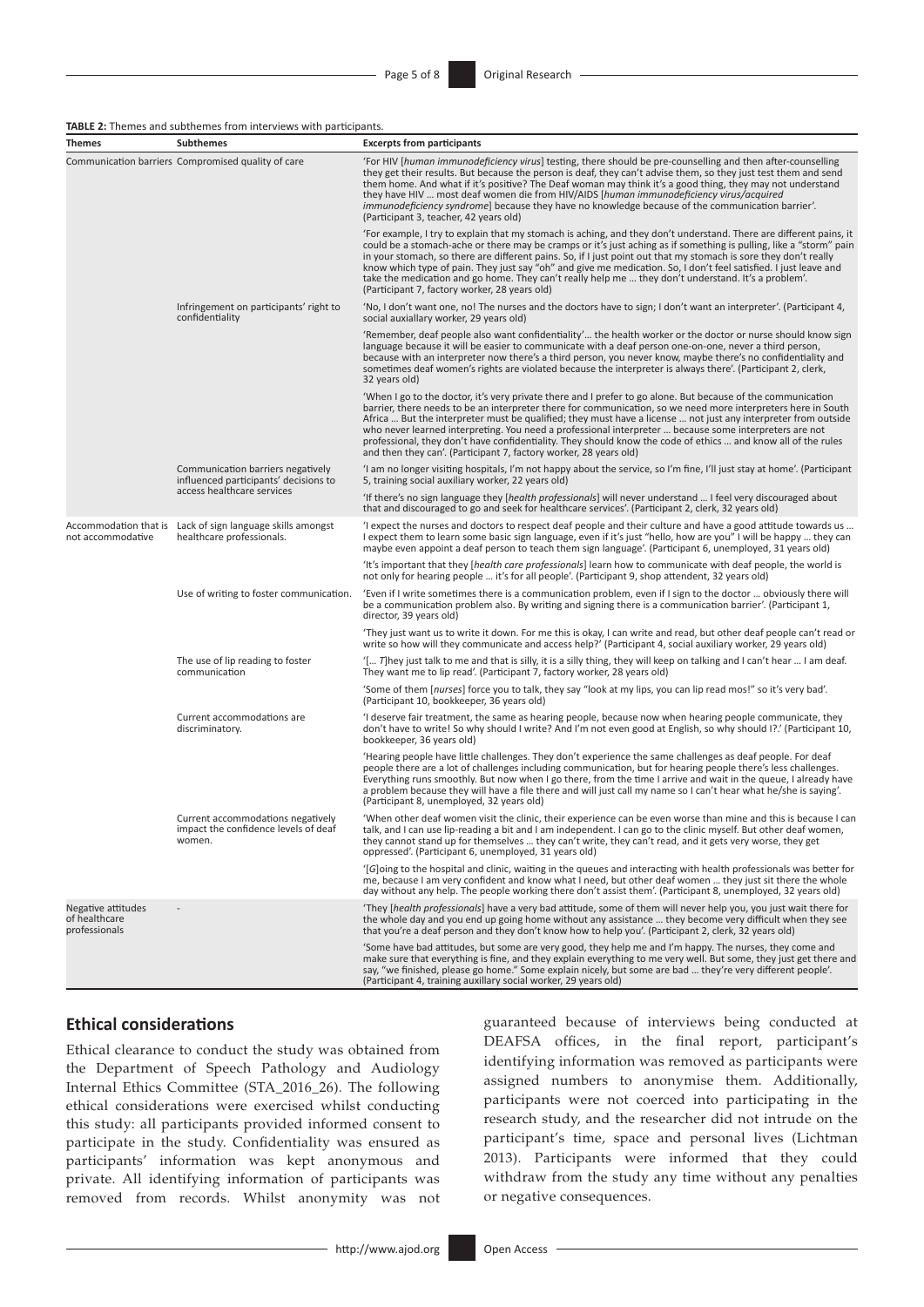# **Discussion**

The findings of this study confirm the alienating, exclusion, marginalisation, discrimination, invisibility, lack of independence and autonomy of women who are deaf, which authors such as Chapple (2019) and Purcell (2014) have mentioned, albeit that these studies were not focused on access to healthcare services.

It is evident from the study as well as from the literature that communication is the most prominent barrier to accessing healthcare services for persons who are deaf (Chaveiro, Porto & Barbosa 2009; Kritzinger et al. 2014; Kuenburg et al. 2016; Orrie & Motsohi 2018). Subsequently, communication barriers influence whether healthcare will be accessed by persons who are deaf (Bentes, Vidal & Maia 2011). Haricharan et al. (2013) further posited that communication barriers impede on the right to access as it is impossible to talk about the right to healthcare for persons who are blind without considering the imperative role of language in achieving this right. The extent of compromised patient care as a result of communication barriers between healthcare professionals and persons who are deaf is also captured in Haricharan et al. (2013), where communication barriers resulted in informational gaps, which, in turn, had dire effects on the diagnosis, treatment and standard of care afforded to a woman who is deaf in Western Cape.

Communication challenges are a result of the gaps in sign language skills amongst healthcare professionals treating women who are deaf. The need for sign language training for healthcare professionals was confirmed in studies conducted by Kritzinger et al. (2014), Masuku (2020), Orrie and Motsohi (2018). Orrie and Motsohi (2018) specifically mentioned that the use of written notes and lip reading is a resourceful means of facilitating communication between healthcare professionals and persons who are deaf. Richardson (2014) confirmed the use of written notes and lip reading as methods mostly used as means of communication between patients who are deaf and healthcare professionals; however, he highlights that these methods are unfortunately not effective. In particular, lip reading often presents with inaccuracies of speech reading (Chaveiro et al. 2009; Richardson 2014), with some persons who are deaf not even being able to lip read (Orrie & Motsohi 2018), whilst written notes were said to be time consuming and depended on the literacy levels of the patient (Chaveiro et al. 2009). Written notes, therefore, negatively influenced the confidence levels of women who are deaf who had low literacy levels (Kritzinger et al. 2014).

The use of an interpreter is a common practice and has been advocated for in cases where there is a language barrier between the patient and the healthcare professional (Weiner & Rivera 2004); for participants in this study, it did take away their autonomy and confidentiality, a finding that was collaborated by Orrie and Motsohi (2018). In order to migrate such challenges, it is advisable that healthcare professionals employ the services of a trained interpreter who is well versed with the culture and context, and who is signed to confidentiality (Weiner & Rivera 2004).

An overwhelming majority of studies have reported on the negative attitudes of healthcare professionals towards persons with disabilities (Badu, Opoku & Appiah 2016; Devkota et al. 2017; Khan et al. 2016; Masuku 2020; Shakespeare & Kleine 2013). Persons who are deaf, therefore, also experience these negative attitudes from healthcare professionals (Orrie & Motsohi 2018). Healthcare professionals are reported to possess preconceived prejudices about persons who are deaf (Orrie & Motsohi 2018). As a result, healthcare professionals subject persons who are deaf to bad experiences in healthcare facilities. One of the bad experiences include the calling of patients over voice, making it difficult for them to know when it is their turn (Ubido et al. 2002). This practice by healthcare professionals is unfortunately interpreted by persons who are deaf as being ignored.

# **Conclusion**

This research study sought to explore the communication experiences of deaf South African women accessing healthcare services at public healthcare institutions. The evidence gathered from this study confirms that black deaf women experience communication difficulties when accessing healthcare services, a basic human right. These communication challenges unfortunately have clinical and ethical implications on the standard of care that is received by this population when they visit healthcare facilities. They further create a sense of isolation and discrimination by the healthcare community amongst Black women who are deaf and those who are not deaf. These findings have implications for policymakers, as well as the healthcare professionals who interact with these women. Therefore, there is a need for evaluating the efficacy and the effectiveness of the policies and legislation concerned with access to healthcare for persons with disabilities in South Africa. There is, furthermore, a need to advocate for disability training programmes that should be rolled out in healthcare facilities to educate healthcare professionals on specific disabilities and also provide practical strategies to ensure an environment that facilitates reasonable accommodation for persons with disabilities.

# **Acknowledgements Competing interests**

The authors declare that they have no financial or personal relationships that may have inappropriately influenced them in writing this research article.

## **Authors' contributions**

K.P.M. was involved in the conceptualisation of the manuscript and was also involved in the methodology, analysis of data, writing up of the manuscript and reviewing and editing. N.M. supervised the project and was also involved in conceptualisation, methodology, analysis and writing up. D.v.d.M. collected data and was involved in writing the initial draft.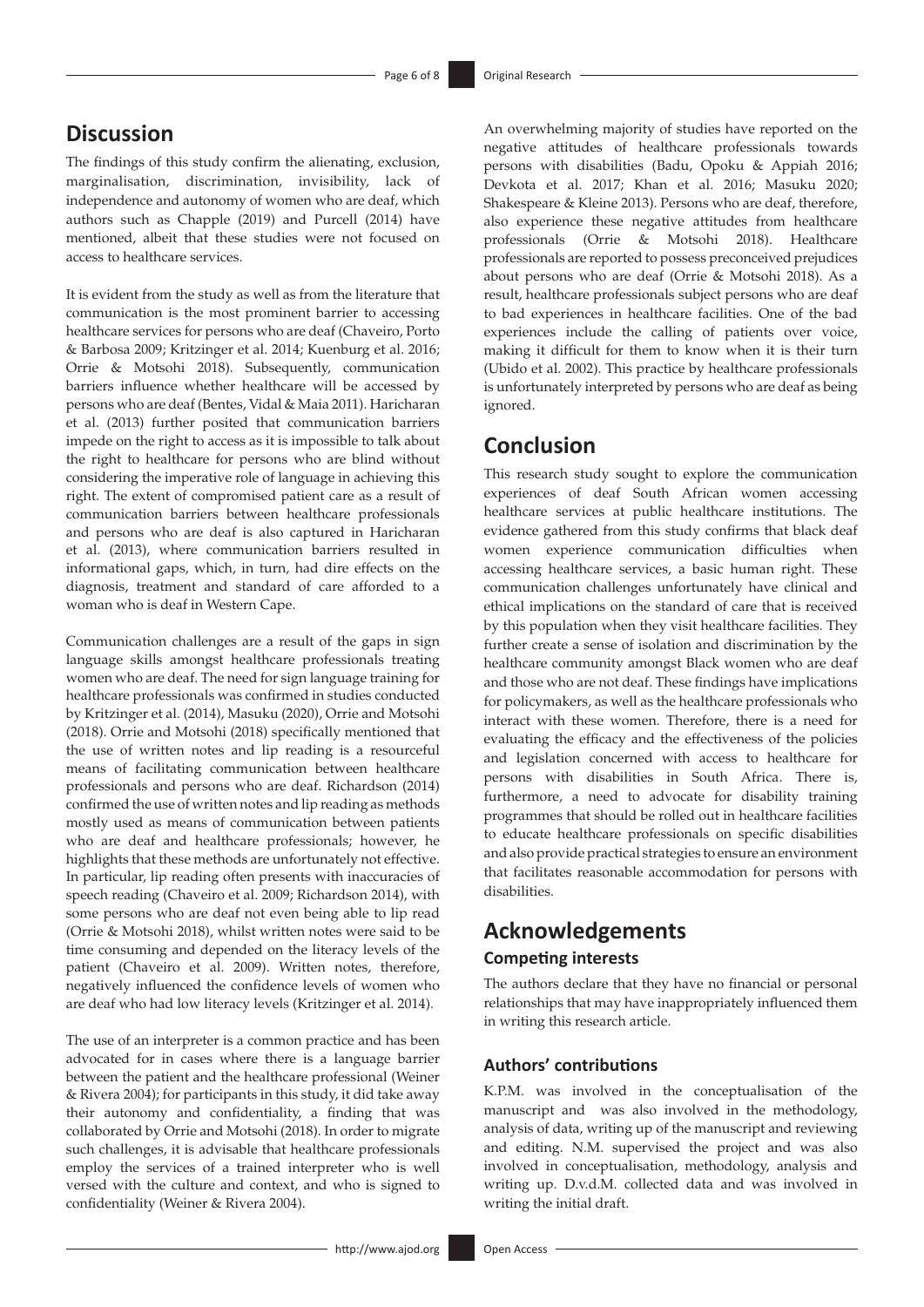## **Funding information**

The research work received no specific grant from any funding agency in the public, commercial or not-for-profit sectors.

### **Data availability**

All data related to the project are available. There is no restriction of data.

#### **Disclaimer**

The views and opinions expressed in this article are those of the authors and do not necessarily reflect the official policy or position of any affiliated agency of the authors.

## **References**

- Aarons, D. & Akach, P., 2002, *South African sign language: One language or many?*, Cambridge University Press, Cambridge.
- Adigun, O.T. & Mngomezulu, T.P., 2020, "They forget I'm deaf": Exploring the<br>|experience and perception of deaf pregnant women attending antenatal clinics<br>|care', Annals of Global Health 86(1), 96. https://doi.org/10.5334/
- Ali, A., Scior, K., Ratt, V., Strydom, A., King, M. & Hassiotis A., 2013, 'Discrimination and other barriers to accessing health care: Perspectives with mild and moderate intellectual disability and their carers', *PLoS One* 8(8), e70855. [https://doi.](https://doi.org/10.1371/journal.pone.0070855) [org/10.1371/journal.pone.0070855](https://doi.org/10.1371/journal.pone.0070855)
- Badu, E., Opoku, M.P. & Appiah, S.C., 2016, 'Attitudes of health service providers: The perspective of people with disabilities in the Kumasi metropolis of Ghana', *African Journal of Disability* 5(1), a181.<https://doi.org/10.4102/ajod.v5i1.181>
- Barratt, J., 2007, 'The experience of caring for a child with cerebral palsy in Tonga, Mpumalanga: Caregivers' stories', Masters Dissertation, University of the Witwatersrand, Johannesburg, South Africa.
- Bentes, I.M.S., Vidal, E.C.F. & Maia, E.R., 2011, 'Deaf person's perception on health care in a midsize city: An descriptive-exploratory study', *Brazil Journal of Nursing*  10(1).<https://doi.org/10.5935/1676-4285.20113210>
- Beukes, A., 2009, 'Language policy incongruity and African languages in postapartheid South Africa', *Language Matters* 40(1), 35–55. [https://doi.org/10.1080/](https://doi.org/10.1080/10228190903055550) [10228190903055550](https://doi.org/10.1080/10228190903055550)
- Braun, V. & Clarke, V., 2013, *Successful qualitative research: A practical guide for beginners*, Sage, London.
- Burns, N. & Grove, S.K., 2009, *The practice of nursing research: Appraisal, synthesis, and generation of evidence*, Saunders Elsevier, St. Louis, MO.
- Chapple, R.L., 2019, 'Towards a theory of black deaf Feminism: The quiet invisibility of a population', *Affilia: Journal of Women and Social Work* 43(2), 186–198. [https://](https://doi.org/10.1177/0886109918818080) [doi.org/10.1177/0886109918818080](https://doi.org/10.1177/0886109918818080)
- Chaveiro, N., Porto, C.C. & Barbosa, M.A., 2009, 'The relation between deaf patients and the doctor', *Brazilian Journal of Otorhinolaryngology* 75(1), 147–150. [https://](https://doi.org/10.1016/S1808-8694(15)30846-6) [doi.org/10.1016/S1808-8694\(15\)30846-6](https://doi.org/10.1016/S1808-8694(15)30846-6)
- Cresswell, J., 2012, *Educational Research: Planning, conducting and evaluating qualitative and quantitative research*, 4th edn., Pearson Education Inc., Boston.
- De Haan, M., Dennil, K. & Vasuthevan, S., 2005, *The health of Southern Africa,* 9th edn., Juta & Co. Ltd., Cape Town.
- DeJonckheere, M. & Vaughn, L.M., 2019, 'Semi-structured interviewing in primary care research: A balance of relationship and rigour', *Family Medicine and Community Health* 7(2), e000057.<https://doi.org/10.1136/fmch-2018-000057>
- Department of Public Service Administration, 2009, *Job access strategic framework on the recruitment, employment and retention of persons with disabilities in the public service,* Government Publication, Cape Town.
- Department of Social Development, 2016, *White paper on the rights of persons with disabilities*, Department of Social Development, Pretoria.
- Devkota, H.R., Murray, E., Kett, M. & Groce, N., 2017, 'Healthcare provider's attitude towards disability and experience of women with disabilities in the use of maternal healthcare service in rural Nepal', *Reproductive Health* 14(1), 79. [https://](https://doi.org/10.1186/s12978-017-0330-5) [doi.org/10.1186/s12978-017-0330-5](https://doi.org/10.1186/s12978-017-0330-5)
- Eide, A.H., Mannan, H., Khogali, M., Van Rooy, G., Swartz, L., Munthali, A. et al., 2015, 'Perceived barriers for accessing health services among individuals with disability in four African countries', *PLoS One* 10(5), e0125915. [https://doi.org/10.1371/](https://doi.org/10.1371/journal.pone.0125915) [journal.pone.0125915](https://doi.org/10.1371/journal.pone.0125915)
- Emond, A., Ridd, M., Sutherland, H., Allsop, L., Alexander, A. & Kyle, J., 2015, 'Access to primary care affects the health of deaf people', *The British Journal of General Practice: The Journal of the Royal College of General Practitioners* 65(631), 95–96. <https://doi.org/10.3399/bjgp15X683629>
- Evans, T., Whitehead, M., Diderichsen, F., Bhuiya, A., Wirth, M. & Whitehead, M., 2001, *Challenging inequities in health: From ethics to action,* Oxford University Press, Oxford.

Flick, U., 2009, *An introduction to qualitative research,* 4th edn., Sage, London.

- Flynn, E., 2011, *From rhetoric to action: Implementing the UN convention on the rights of persons with disabilities,* Cambridge University Press, Cambridge.
- Gichane, M.W., Heap, M., Fontes, M. & London, L., 2017, "They must understand we are people": Pregnancy and maternity service use among signing deaf women in Cape Town', *Disability and Health Journal* 10(3), 434–439. [https://doi.](https://doi.org/10.1016/j.dhjo.2017.03.016) [org/10.1016/j.dhjo.2017.03.016](https://doi.org/10.1016/j.dhjo.2017.03.016)
- Glaser, M. & Van Pletzen, E., 2012, 'Inclusive education for deaf students: Literacy<br>practices and South African sign language', Southern African Linguistics and<br>Applied Language Studies 30(1), 25–37. https://doi.org/10.29 [693707](https://doi.org/10.2989/16073614.2012.693707)
- Groener, Z., 2013, 'Skills development and structural change: Possibilities for and limitations of redressing structural racial inequalities in South Africa', *International Review of Education* 59, 723–749.<https://doi.org/10.1007/s11159-014-9399-z>
- Gudlavalleti, M.V.S., John, N., Allagh, K., Sagar, J., Kamalakannan, S. & Ramachandra, S.S., 2014, 'Access to health care and employment status of people with disabilities in South India, the SIDE study', *BMC Public Health* 14, 1125–1132. [https://doi.](https://doi.org/10.1186/1471-2458-14-1125) [org/10.1186/1471-2458-14-1125](https://doi.org/10.1186/1471-2458-14-1125)
- Gutto, S., 2001, 'The reform and renewal of the African Regional Human and People's rights System', *African Human Rights Law Journal* 1(2), 175–184.
- Haricharan, H.J., Heap, M., Coomans, F. & London, L., 2013, 'Can we talk about the right to healthcare without language? A critique of key international human rights law, drawing on the experiences of a deaf woman in Cape Town, South Africa *Disability & Society* 28(1), 54–66.<https://doi.org/10.1080/09687599.2012.699277>
- Harrison, J.A.K., Thomson, R., Banda, H.T., Mbera, G.B., Gregorius, S., Stenberg, B. et al., 2020, 'Access to health care for people with disabilities in rural Malawi: What are the barriers?, *BMC Public Health* 20, 833. [https://doi.org/10.1186/](https://doi.org/10.1186/s12889-020-08691-9) [s12889-020-08691-9.](https://doi.org/10.1186/s12889-020-08691-9)
- Heap, M. & Morgans, H., 2006, *Language policy and SASL: Interpreters in the public service*, Human Research Council Press, Cape Town.
- Howell, C., Chalklen, S. & Alberts, T., 2006, *A history of the disability rights movement in South Africa*, Human Sciences Research Council (HSRC), Cape Town.
- Ismail, A. & Henderson, N., 2014, 'Experiences of social exclusion among young deaf adults influencing their beliefs and perceptions of HIV/AIDS', *Social Work/ Maatskaplike Werk* 50, 434–454. <https://doi.org/10.15270/50-3-409>
- Khan, T.M., Umar, M., Naeem, A. & Marryam, M., 2016, 'Attitude of medical professionals towards persons with disabilities', *Annals of Pakistan Institute of Medical Sciences* 12(1), 17–20.
- Kim, Y., 2011, 'The pilot study in qualitative inquiry', *Qualitative Social Work* 10(2), 190–206.<https://doi.org/10.1177/1473325010362001>
- Kritzinger, J., 2011, 'Explaining the barriers and facilitators to healthcare services and healthcare information for deaf people in Worcester', Masters dissertation, Department of Psychology, University of Stellenbosch, Stellenbosch, Cape Town.
- Kritzinger, J., Schneider, M., Swartz, L. & Braathen, S.H., 2014, 'I just answer "yes" to everything they say: Access to health care for deaf people in Worcester, South Africa and the politics of exclusion', *Patient Education and Counseling* 94(3), 379–383.<https://doi.org/10.1016/j.pec.2013.12.006>
- Kuenburg, A., Fellinger, P. & Fellinger, J., 2016, 'Health care access among deaf people', *The Journal of Deaf Studies and Deaf Education* 21(1), 1–10. [https://doi.](https://doi.org/10.1093/deafed/env042) [org/10.1093/deafed/env042](https://doi.org/10.1093/deafed/env042)
- Lichtman, M., 2013, *Qualitative research in education: A users guide,* 3rd edn., Sage, Virginia, CA.
- Masuku, K.P., 2020, 'Access to healthcare for persons with disabilities in Eswatini', PhD thesis, Centre for Augmentative and Alternative Communication, University of Pretoria, South Africa.
- Matter, R.A. & Eide, A.H., 2018, 'Access to assistive technology in two Southern African countries', *BMC Health Services Research* 18, 792. [https://doi.org/10.1186/](https://doi.org/10.1186/s12913-018-3605-9) [s12913-018-3605-9](https://doi.org/10.1186/s12913-018-3605-9)
- McDougall, K., 2006, *'Ag shame' and superheroes: Stereotype and the signification of disability,* Human Sciences Research Press, Cape Town.
- Merriam, S.B., 2002, *Qualitative research: A guide to design and implementation*, John Wiley & Sons, Ltd., San Francisco, CA.
- Meyer, E.D., 2010, 'Access to health care in South Africa: An ethical and human rights obligation', Doctoral dissertation, Steve Biko Centre for Bioethics, Faculty of Health Sciences, University of Witwatersrand, Johannesburg.
- Morgan, R.Z., Glazer, M. & Magongwa, L., 2016, 'Constructing and rolling out the new South African sign language (SASL) curriculum Reflexive critique', *Per Linguam*  32(2), 15–29.<https://doi.org/10.5785/32-2-648>
- Moroe, N., 2014, 'The experiences of hearing young-adults growing up in deafparented families in Gauteng', MA dissertation, Speech Pathology and Audiology, University of the Witwatersrand, Johannesburg.
- Moroe, N.F. & De Andrade, V., 2018a, 'Hearing children of deaf parents: Gender and birth order in the delegation of the interpreter role in culturally deaf families', *African Journal of Disability* 7, a365, 1–10. [https://doi.org/10.4102/ajod.](https://doi.org/10.4102/ajod.v7i0.365) [v7i0.365](https://doi.org/10.4102/ajod.v7i0.365)
- Moroe, N.F. & De Andrade, V., 2018b, '"We were our parents' ears and mouths": Reflecting on the language brokering experiences of hearing children born to deaf parents', *South African Journal of Child Health* 12(2 Suppl 1), S75–S78. [https://doi.](https://doi.org/10.7196/SAJCH.2018.v12i2b.1499) [org/10.7196/SAJCH.2018.v12i2b.1499](https://doi.org/10.7196/SAJCH.2018.v12i2b.1499)
- Napier, J., 2002, 'The D/deaf-H/hearing debate', *Sign Language Studies* 2(2), 141–149. <https://doi.org/10.1353/sls.2002.0006>